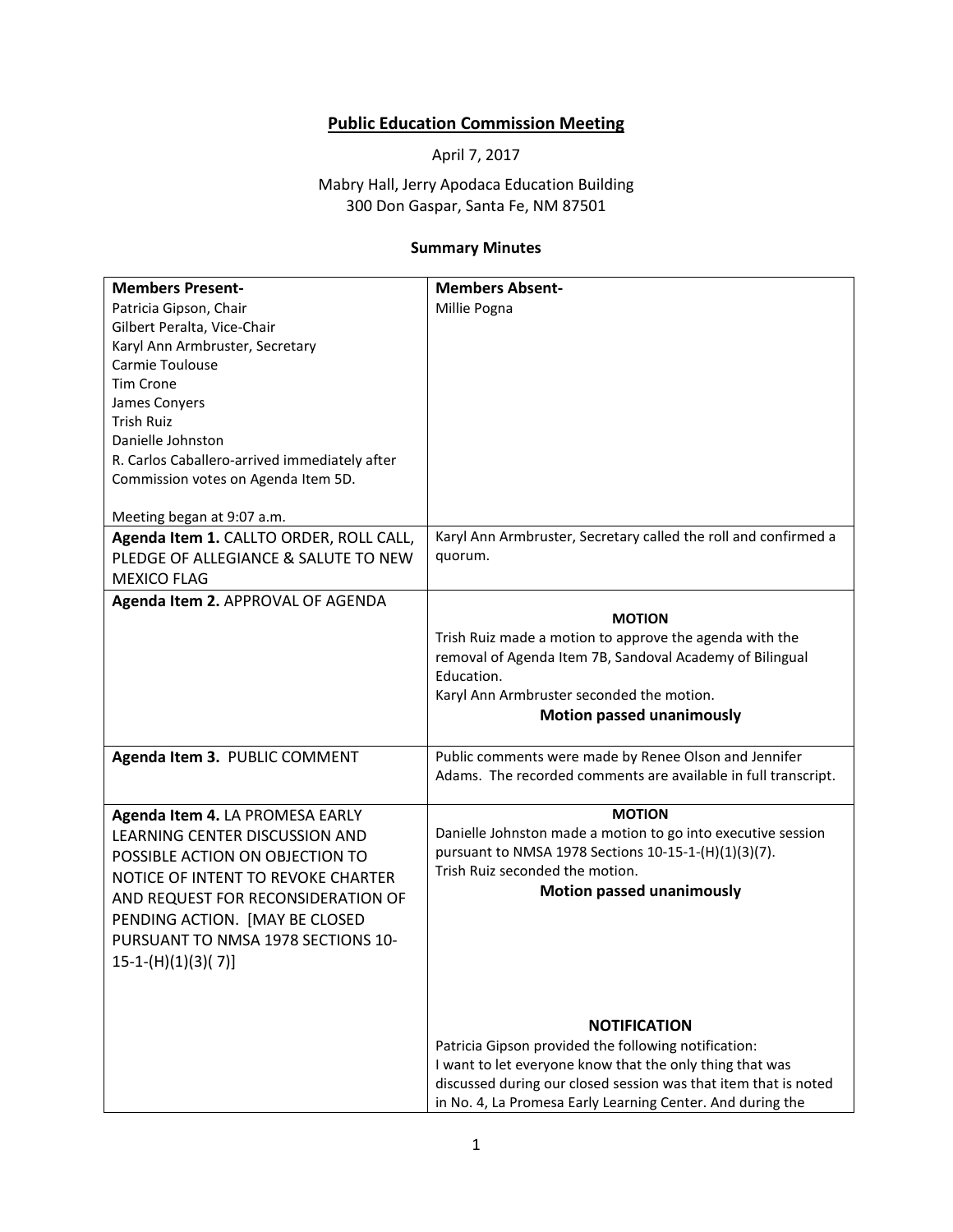|    |                                                                                                                                                    | closed session, no votes were taken. And to help us in our<br>decision-making, we asked for -- in our discussion -- in our<br>discussion -- sorry -- to help us in our discussion, we included<br>Christopher Jones from La Promesa, Jackie Rodriguez from La<br>Promesa, La Promesa's attorneys, Patricia Matthews, and Ann<br>McCollum, and PEC attorney, Julia Barnes.                                                                                                                                                                                                                                                                                                                                                                                                                                                                                                                                                                                                                                                                                                                                                                                                                                                                                                                                                                                                                                                                                                     |
|----|----------------------------------------------------------------------------------------------------------------------------------------------------|-------------------------------------------------------------------------------------------------------------------------------------------------------------------------------------------------------------------------------------------------------------------------------------------------------------------------------------------------------------------------------------------------------------------------------------------------------------------------------------------------------------------------------------------------------------------------------------------------------------------------------------------------------------------------------------------------------------------------------------------------------------------------------------------------------------------------------------------------------------------------------------------------------------------------------------------------------------------------------------------------------------------------------------------------------------------------------------------------------------------------------------------------------------------------------------------------------------------------------------------------------------------------------------------------------------------------------------------------------------------------------------------------------------------------------------------------------------------------------|
|    |                                                                                                                                                    | <b>MOTION</b><br>Audrey McKee made the following motion on behalf of Patricia<br>Gipson:<br>I move that the request for reconsideration of the pending<br>action be granted and that the Notice of Intent to Revoke the<br>Charter of La Promesa Learning Center be dismissed, and that a<br>subcommittee of members of the Public Education Commission<br>be appointed to negotiate a Corrective Action Plan with the<br>school, with the input of CSD Staff. The Corrective Action Plan<br>should include a plan to resolve any outstanding issue with<br>regard to the school, not just known on February 10th, 2017,<br>and that it should include, but not be limited to, that the school<br>must raise its letter to a "C" by the fall issuance of the school<br>letter grade -- that's the fall of 2018 -- or that the school shall<br>have obtained an average grade of "C," and that the school will<br>have completed a Financial Corrective Action Plan presented to<br>PED by the end of two years, and that if this does not occur, the<br>parties agree that this would warrant revocation. This proposed<br>agreement shall be prepared and presented to the Commission<br>at its regular May meeting. The subcommittee will consistent of<br>Commissioner Caballero, Commissioner Gipson, Commissioner<br>Ruiz, and Commissioner Armbruster.<br>Carmie Toulouse seconded the motion.<br>Motion passed by a majority vote<br>(7-2; Peralta and Crone voted no) |
|    |                                                                                                                                                    | <b>AMENDMENT TO PRIOR MOTION</b><br>Ashley McKee, on Patricia Gipson's behalf, clarified the language<br>for the prior motion:<br>It should have said it would warrant immediate revocation in the<br>fall of 2018, if they didn't get their -- if they didn't comply with<br>the required "C" grade or average "C" grade.<br>Karyl Ann Armbruster seconded the motion.<br>Motion passed by a majority vote<br>(8-1; Caballero voted no)                                                                                                                                                                                                                                                                                                                                                                                                                                                                                                                                                                                                                                                                                                                                                                                                                                                                                                                                                                                                                                      |
| Α. | Agenda Item 5. APPROVAL OF MINUTES<br><b>AND TRANSCRIPT</b><br>Approval of the Special Meeting<br>transcript and minutes for February 21,<br>2017. | <b>MOTION</b><br>Carmie Toulouse made the following motion:<br>Madam Chair, I move approval.<br>Trish Ruiz seconded the motion.<br><b>Motion passed unanimously</b>                                                                                                                                                                                                                                                                                                                                                                                                                                                                                                                                                                                                                                                                                                                                                                                                                                                                                                                                                                                                                                                                                                                                                                                                                                                                                                           |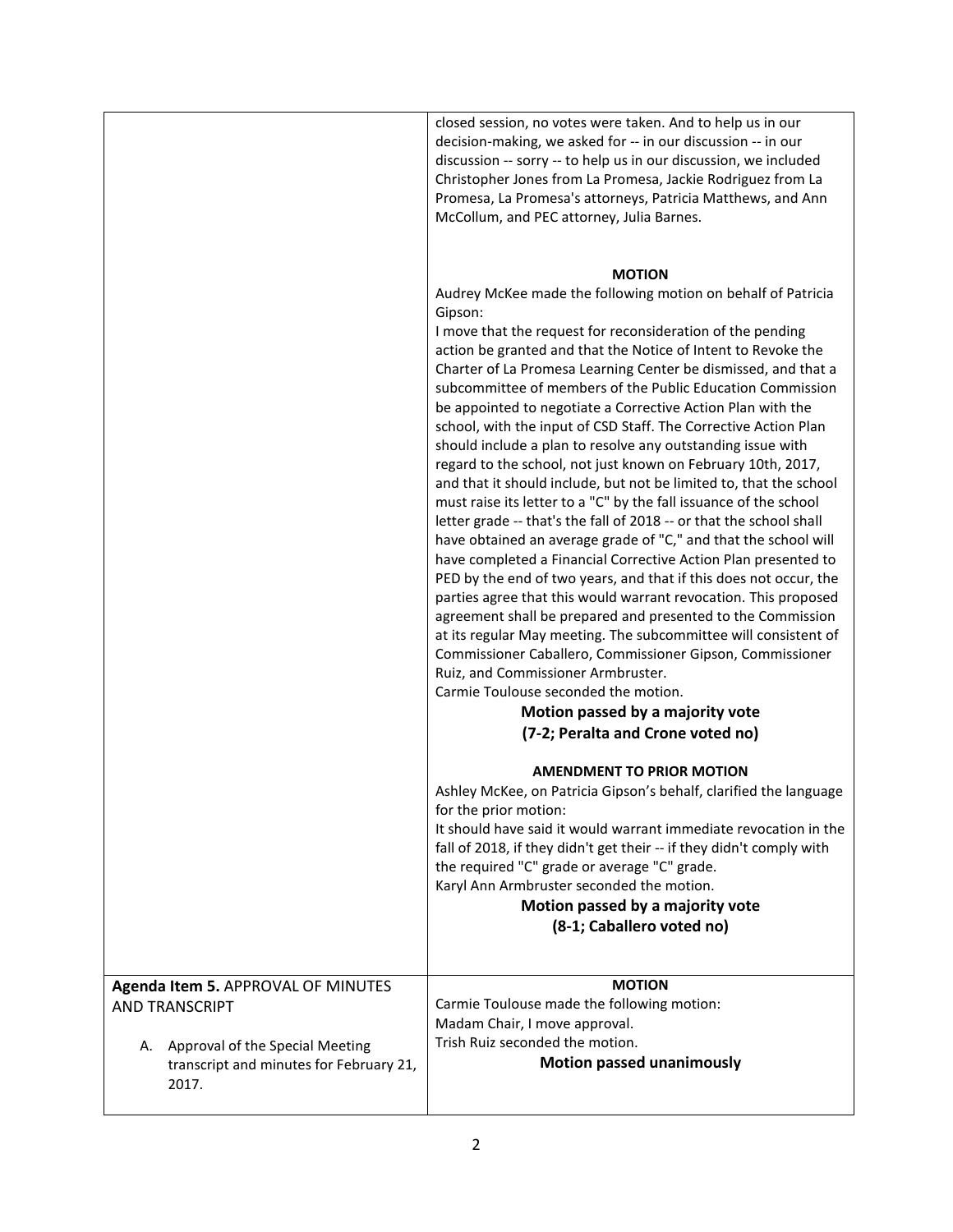| Approval of the Summary Minutes for<br>В.<br>the Special Meeting, February 21,<br>2017.  | <b>MOTION</b><br>Trish Ruiz made the following motion:<br>Move to approve.<br>Tim Crone seconded the motion.<br><b>Motion passed unanimously</b>                                                                                                                                                                                                                                                                                                                                                                                                                                                                                                                    |
|------------------------------------------------------------------------------------------|---------------------------------------------------------------------------------------------------------------------------------------------------------------------------------------------------------------------------------------------------------------------------------------------------------------------------------------------------------------------------------------------------------------------------------------------------------------------------------------------------------------------------------------------------------------------------------------------------------------------------------------------------------------------|
| C.<br>Approval of PEC Work Session Minutes<br>for March 9, 2017                          | <b>MOTION</b><br>Patricia Gipson made a motion to approve the Work Session<br>Minutes.<br>Trish Ruiz seconded the motion.<br>(No voice vote conducted.)                                                                                                                                                                                                                                                                                                                                                                                                                                                                                                             |
| D.<br>Approval of PEC Meeting<br>Transcript/Minutes for March 10, 2017.                  | <b>MOTION</b><br>Carmie Toulouse made a motion to approve the Meeting<br>Transcript Minutes.<br>Karyl Ann Armbruster seconded the motion.<br><b>Motion passed unanimously</b>                                                                                                                                                                                                                                                                                                                                                                                                                                                                                       |
| R. Carlos Caballero joined the meeting.                                                  | <b>MOTION</b>                                                                                                                                                                                                                                                                                                                                                                                                                                                                                                                                                                                                                                                       |
| Approval of PEC Summary Minutes for<br>Е.<br>March 10, 2017                              | Trish Ruiz made a motion to approve the Summary Minutes.<br>Danielle Johnston seconded the motion.<br><b>Motion passed unanimously</b>                                                                                                                                                                                                                                                                                                                                                                                                                                                                                                                              |
| Agenda Item 6. DISCUSSION AND POSSIBLE<br><b>ACTION ON CHARTER SCHOOL</b><br>AMENDMENTS. |                                                                                                                                                                                                                                                                                                                                                                                                                                                                                                                                                                                                                                                                     |
| Monte Del Sol Charter School<br>А.<br>i.<br><b>Enrollment Cap Increase</b>               | <b>MOTION</b><br>Trish Ruiz made the following motion:<br>I move to deny the amendment request presented by Monte Del<br>Sol, one, to increase its enrollment cap to 380, because the<br>school has not yet demonstrated sustained academic<br>achievement, as required by NMSA 1978, S. 22-2E-4E, which<br>requires a school that has earned a letter grade of "D" to<br>prioritize resources toward proven programs and methods<br>linked to improve student achievement until the school earns a<br>grade of "C" or better for two consecutive years.<br>Danielle Johnston seconded the motion.<br>Motion passed by a majority vote<br>(8-1; Caballero voted no) |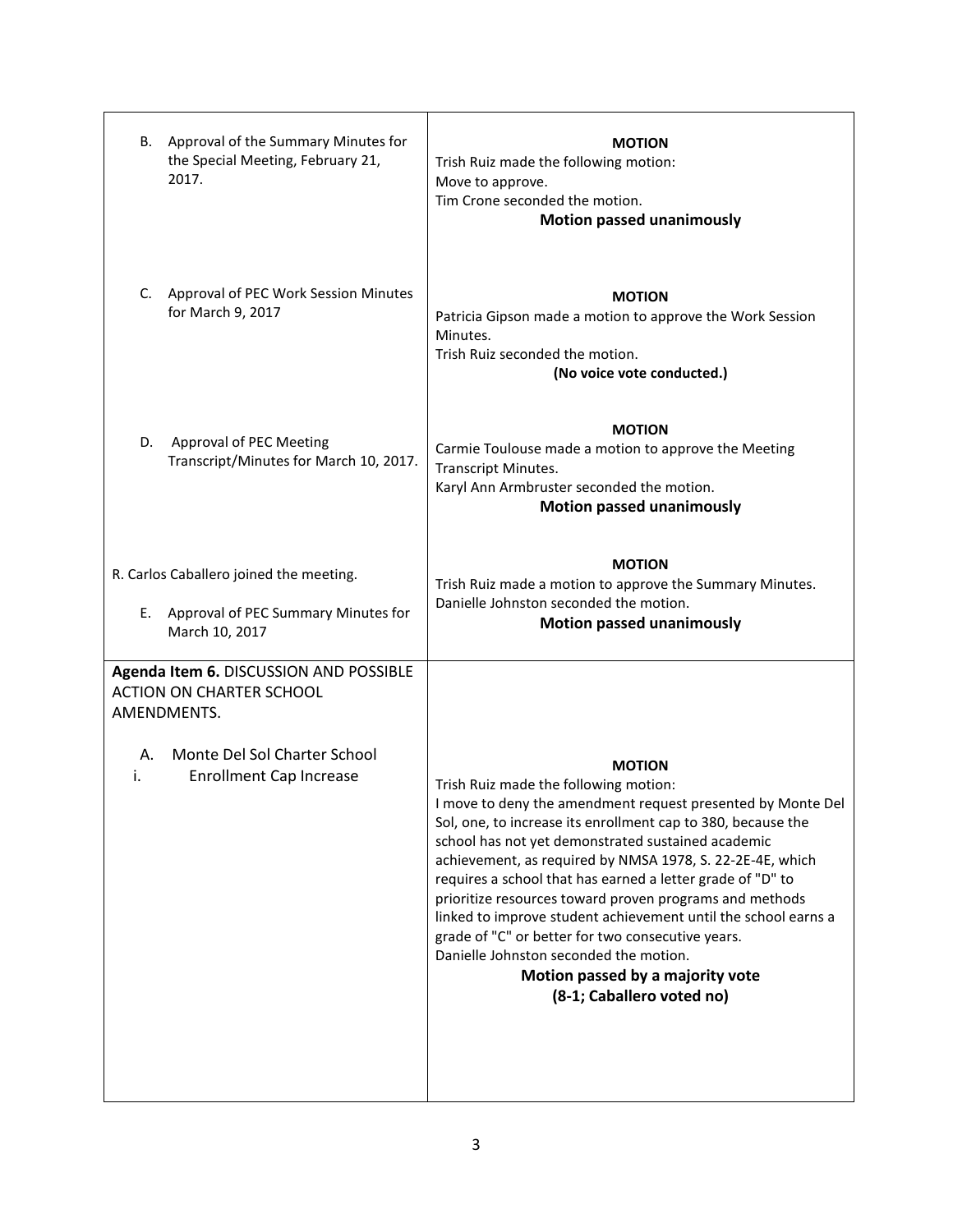| В.   | <b>Estancia Valley Classical Academy</b>                   | <b>MOTION</b>                                                                                                                                                                                                                                                                                                                                                                                                                                                                                                                                                                                                                                                                                                                                                                                                                                                                                                                                                                                                                                                                                                                                                                                                                                                                                                                                                                                                                                                                                                                                                                                                                                                                                                                                                                                                                                                      |
|------|------------------------------------------------------------|--------------------------------------------------------------------------------------------------------------------------------------------------------------------------------------------------------------------------------------------------------------------------------------------------------------------------------------------------------------------------------------------------------------------------------------------------------------------------------------------------------------------------------------------------------------------------------------------------------------------------------------------------------------------------------------------------------------------------------------------------------------------------------------------------------------------------------------------------------------------------------------------------------------------------------------------------------------------------------------------------------------------------------------------------------------------------------------------------------------------------------------------------------------------------------------------------------------------------------------------------------------------------------------------------------------------------------------------------------------------------------------------------------------------------------------------------------------------------------------------------------------------------------------------------------------------------------------------------------------------------------------------------------------------------------------------------------------------------------------------------------------------------------------------------------------------------------------------------------------------|
| i.   | <b>Enrollment Cap Increase</b>                             | Carmie Toulouse made the following motion:<br>I move to table the enrollment cap request until such time as<br>you have your plans in place and approved.<br>Trish Ruiz seconded the motion.<br><b>Motion passed unanimously</b>                                                                                                                                                                                                                                                                                                                                                                                                                                                                                                                                                                                                                                                                                                                                                                                                                                                                                                                                                                                                                                                                                                                                                                                                                                                                                                                                                                                                                                                                                                                                                                                                                                   |
| ii.  | Change in Facility                                         | Estancia Valley Classical Academy rescinded the amendment<br>request.                                                                                                                                                                                                                                                                                                                                                                                                                                                                                                                                                                                                                                                                                                                                                                                                                                                                                                                                                                                                                                                                                                                                                                                                                                                                                                                                                                                                                                                                                                                                                                                                                                                                                                                                                                                              |
| iii. | Amendment to Material Terms-<br><b>Instructional Hours</b> | <b>MOTION</b><br>Patricia Gipson made the following motion:<br>I move to approve the amendment request presented by<br>Estancia Valley Classical Academy to change the language in the<br>charter that currently -- that currently states Grades K-6, school<br>day will begin at 8:15 and end at 3:15, which includes the<br>required 30 minutes for lunch. The number of instructional<br>hours will be 6.5 hours per day. The number of school days will<br>be 5 per week. For Grades 7 to 12, the school day will begin at<br>8:00 and end at 3:30. A 30-minute lunch break is included in the<br>schedule. The number of instructional hours will be 7 hours per<br>day. The number of school days will be 5 per week. The length of<br>the school year will be 175 days, with a total number of 1,137-<br>and-a-half instructional hours for Grades K-6, and 1,226<br>instructional hours for Grades 7-12. 2. For grades K-6, the school<br>day will begin at 8:15 and end at 3:15, which includes the<br>required 30 minutes for lunch. The number of instructional<br>hours will be 6-and-a-half hours per day. The number of school<br>days will be 5 per week. For Grades 7 to 12, the school day will<br>begin at 8:00 and end at 3:30. A 30-minute lunch break is<br>included in the schedule. The number of instructional hours will<br>be 7 hours per day. The number of school days will be 5 per<br>week. The length of the school year will be 175 days with a total<br>number of 1,137.5 instructional hours for Grades K-6, and<br>1,172.5 instructional hours for Grades 7 to 12. This amendment<br>is approved, because it will not impact the amount of<br>instructional time students receive, and it is necessary to correct<br>a misstatement in the charter.<br>Gilbert Peralta seconded the motion.<br><b>Motion passed unanimously</b> |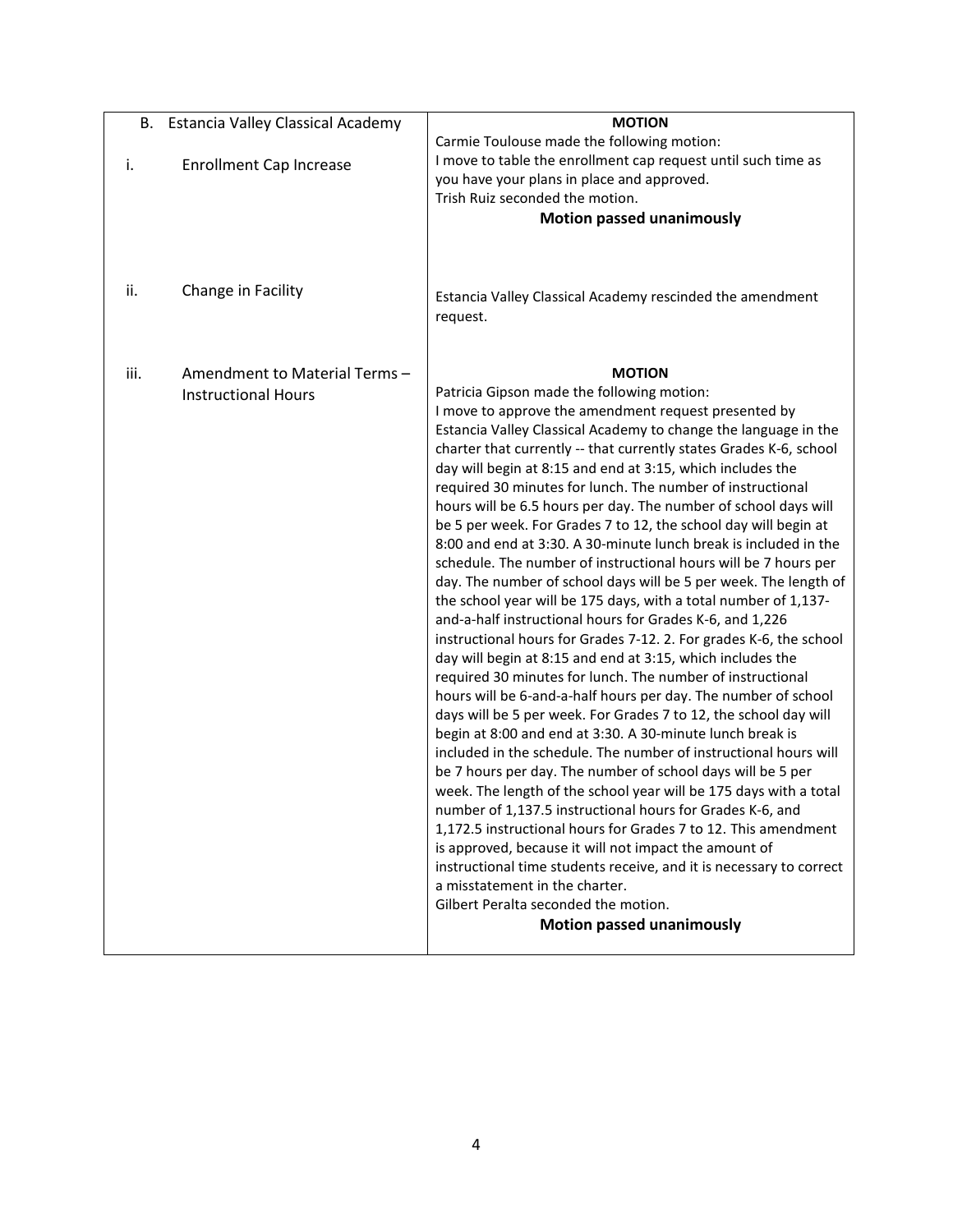| Agenda Item 7. DISCUSSION AND POSSIBLE<br><b>ACTION ON GOVERNANCE MEMBERSHIP</b><br><b>UPDATES</b><br>Monte Del Sol Charter School<br>А.<br><b>B.</b> Sandoval Academy of Bilingual                                                                                                                        | Recorded comments are available in full transcript.                                                                                                                                                                                                                                                                                                                                                                                                                                                                                            |
|------------------------------------------------------------------------------------------------------------------------------------------------------------------------------------------------------------------------------------------------------------------------------------------------------------|------------------------------------------------------------------------------------------------------------------------------------------------------------------------------------------------------------------------------------------------------------------------------------------------------------------------------------------------------------------------------------------------------------------------------------------------------------------------------------------------------------------------------------------------|
| Education                                                                                                                                                                                                                                                                                                  |                                                                                                                                                                                                                                                                                                                                                                                                                                                                                                                                                |
| C. Alma D'Arte Charter High School                                                                                                                                                                                                                                                                         | <b>MOTION</b><br>Gilbert Peralta made the following motion:<br>I will move that Alma D'Arte Charter School return back to the<br>Commission on June 16th with -- with the idea that they have<br>the minimal amount of - The June 16th is the date that I would<br>let them have the minimum number of governing council<br>members on board. And if they didn't, then it would be the<br>Commission's discretion to act accordingly how they feel<br>necessary.<br>Danielle Johnston seconded the motion.<br><b>Motion passed unanimously</b> |
| Commission Gipson left the meeting.                                                                                                                                                                                                                                                                        |                                                                                                                                                                                                                                                                                                                                                                                                                                                                                                                                                |
| Agenda Item 8. BUDGET REPORTING<br><b>STATUS CHANGES AND BUDGET</b><br><b>CONCERNS-DISCUSSION AND POSSIBLE</b><br><b>ACTIONS</b><br>A. Cariños del los Niños Charter<br><b>Schools</b>                                                                                                                     | Recorded comments are available in full transcript.                                                                                                                                                                                                                                                                                                                                                                                                                                                                                            |
| Agenda Item 9. REPORT FROM OPTIONS<br>FOR PARENTS AND THE CHARTER SCHOOL<br>DIVISION-DISCUSSION AND POSSIBLE<br><b>ACTIONS</b>                                                                                                                                                                             | Recorded comments are available in full transcript.                                                                                                                                                                                                                                                                                                                                                                                                                                                                                            |
| A. Charter School Division Update<br>B. Report on Governance Changes<br>i. SAMS Academy<br>ii. North Valley Academy<br>iii. New America School -Las Cruces<br>iv. Dzil Ditl'ooi School of Empowerment,<br>Action and Perseverance (DEAP)<br>v. Cesar Chavez Community School<br>vi. Anthony Charter School |                                                                                                                                                                                                                                                                                                                                                                                                                                                                                                                                                |